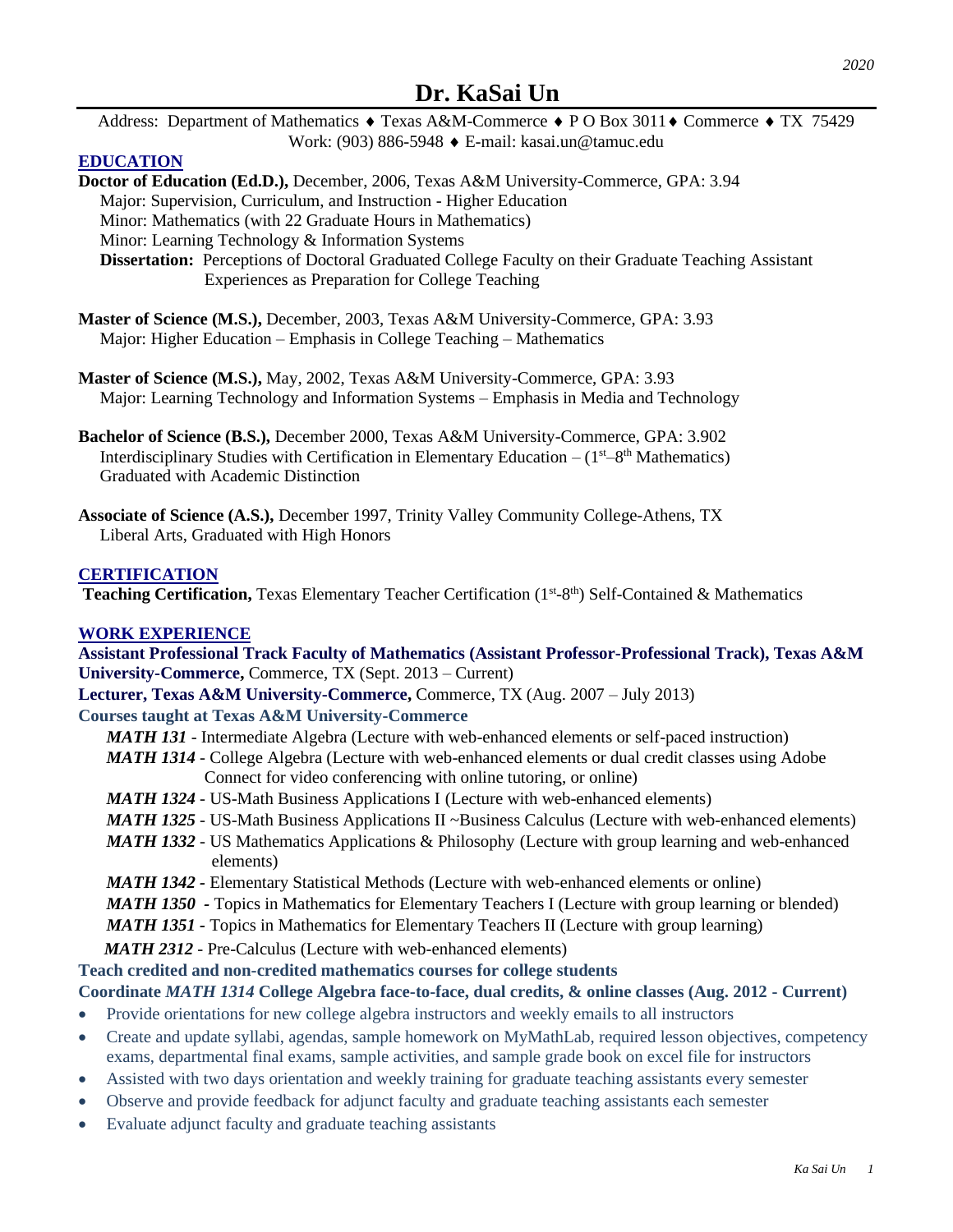**Adjunct Faculty**, Dallas College, Richland Campus, TX (Jan. 2020 - Current) *Instructor of MATH 0315 + Math 1324 Co-requisite Business Mathematics Classes* **Teach credited & non-credited co-requisite face-to-face math classes**

**Coordinator-Developmental Mathematics Test Center**, Eastfield College, TX (Aug. 2006 – Aug. 2007) *Coordinator of DMAT 0096, 0097, 0098, 0099 Personalized System of Instruction* (PSI) Developmental Mathematics Program ~Assisted students and instructors with registration and instructional activities, and coordinate the Personalized Instruction Developmental Mathematics Program and Testing Center

**Adjunct Faculty**, Eastfield College, TX (Aug. 2006 – Aug. 2007) *Instructor of MATH 1314 – College Algebra (Computer Instruction Courses) Instructor of DMAT 0096, 0097, 0098, 0099 – Developmental Mathematics (Personalized Instruction Courses)* ~ **Taught credited & non-credited Math courses in various formats (Taught 6 courses)**

- **Graduate Teaching Assistant**, Texas A&M University Commerce (July 2002 July 2006) *Instructor of ETEC 424 - Integrating Technology into School Curriculum (Hybrid Courses)* **Taught educational technology courses for pre-service teachers (5 courses per year for 4 years)**
- **Graduate Teaching Internship**, Texas A&M University Commerce (Jan. 2003 July 2003) *Teaching assistant of ETEC 557* – *Technology Integration in School (Online Courses)* **Assist instructor and students in graduate level online educational technology courses**
- **Graduate Teaching Assistant**, Texas A&M University Commerce (Jan. 2002 May 2002) *Instructor of MATH 131 - Intermediate Algebra (a Lecture Course)* **Taught a developmental mathematics course to prepare students for college level mathematics courses**
- **Graduate Assistant**, Texas A&M University Commerce (June 2001- July 2001) *Teaching assistant of Math 1351 - Topics in Mathematics for Elementary Teachers II (a Lecture Course)* **Taught sections of the course, provided tutoring to the students, & assisted with grading & course records**

**Math Tutor**, Texas A&M University-Commerce (Fall 1999, Spring 2000, Spring 2001- Fall 2001)  **Provided tutoring help to students with developmental and college level mathematics classes**

**Student Teacher**, Commerce Independent School District (January-December 2000) **Worked co-operatively with mentor teachers to prepare lessons and taught students in 3rd - 8 th grades**

**English Teacher,** Jandou Language School, Macau, China (May 2000 – July 2000)

# **TEACHING AWARD**

**Texas A&M University-Commerce Faculty Senate Recognition Award for Professional Excellence – Teaching Classroom Award, 2013 -2014 The Texas A&M University System Teaching Excellence Award Spring 2012 The Texas A&M University [System Teaching Excellence](https://outlook.tamu-commerce.edu/exchange/KaSai.Un@tamuc.edu/Inbox/%5bCOSEAfaculty%5d%20%5bFaculty%20%26%20Staff%5d%20A%26M%20System%20Student%20RecognitionAward%20for%20Teaching%20Excellence.EML?Cmd=open) Award Fall 2011 The Texas A&M University System Teaching Excellence Award Spring 2011 The Texas A&M University [System Teaching Excellence](https://outlook.tamu-commerce.edu/exchange/KaSai.Un@tamuc.edu/Inbox/%5bCOSEAfaculty%5d%20%5bFaculty%20%26%20Staff%5d%20A%26M%20System%20Student%20RecognitionAward%20for%20Teaching%20Excellence.EML?Cmd=open) Award 2010-2011 The Texas A&M University System Teaching Excellence Award 2009-2010 (The Texas A&M University System Teaching Excellence Award Program ended Spring 2012)**

# **GRANT PARTICIPATION**

**Coordinator of College Algebra and Instructor** (for college algebra classes coordination, provide training to new teachers, help conduct bridge program, & workshops, and provide feedback for co-requisite classes) for **2018 College Readiness and Success Models (CRSM-2018) grant for co-requisite mathematics classes**. This grant is funded by the Texas Higher Education Coordinating Board for \$103,986, Fall 2018 – Summer 2020.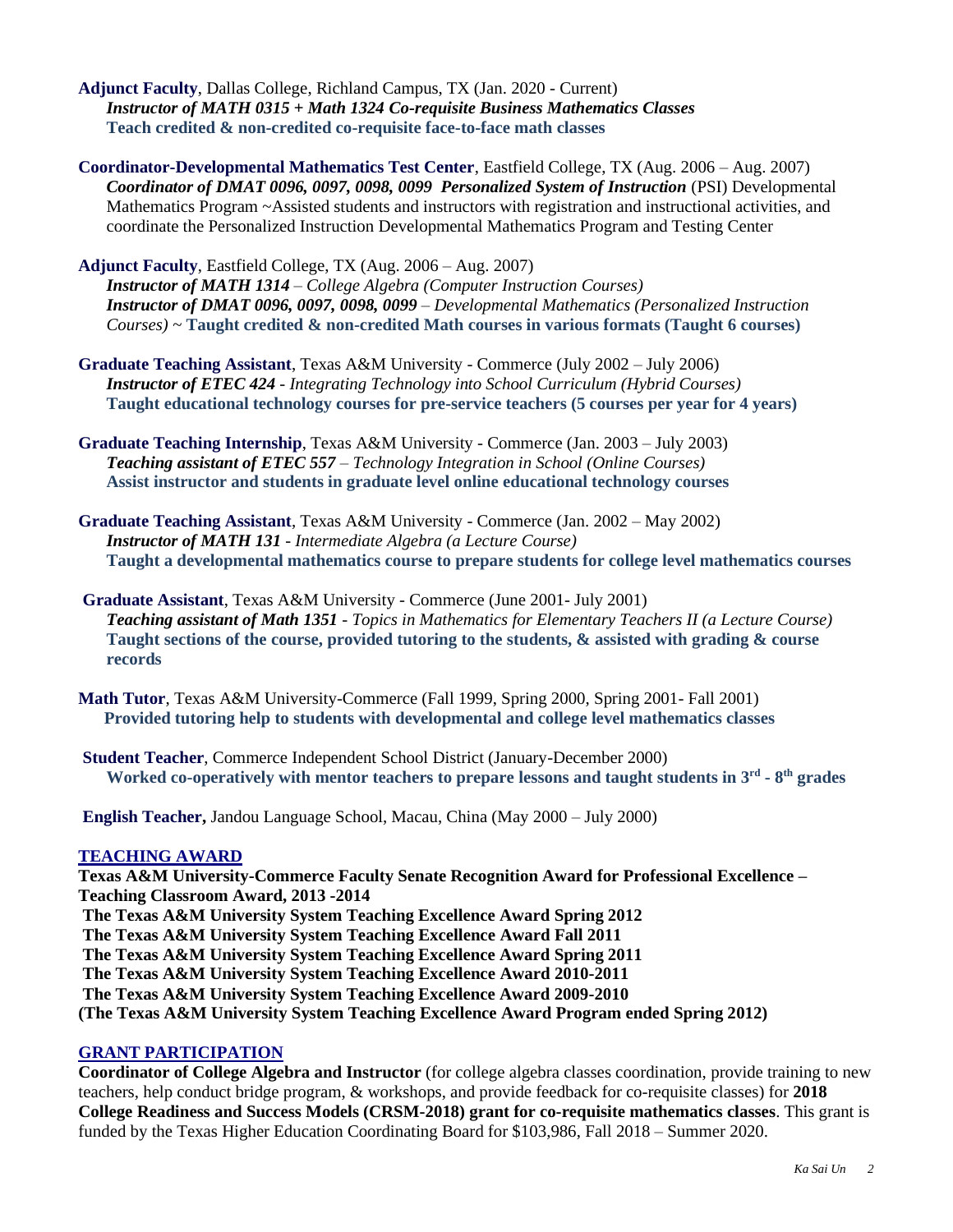**Coordinator of College Algebra and Project Instructor** (to standardize college algebra curriculum, agenda, syllabus, and class activities, communicate and coordinate with full-time and adjunct faculty members, and provide training for first year mathematics instructors) for **Comprehensive Student Success Program Grant** that is funded by the Texas Higher Education Coordinating Board for \$450,000, Fall 2012 – Spring 2014.

**Project Instructor** (for service learning, self-paced learning, summer bridge program, and one day workshop) for Project DREAM (Developing Readiness for Everyone in Algebra and Mathematics), the **Developmental Education Demonstration Projects (DEDP) Grant** that is funded by the Texas Higher Education Coordinating Board for \$400,000, Fall 2010 – Spring 2012.

# **MINI GRANTS RECEIVED**

- ➢ Received \$200.65 from Texas Council of Teachers of Mathematics to purchase classroom sets mathematics manipulatives, including attribute sorting circles and attribute blocks for Venn Diagram activities, and materials for hands-on activities for probabilities, Jan. 2019.
- ➢ Received \$471.73 from Texas Council of Teachers of Mathematics to purchase two sets of WinBridge Teaching Microphone Special Voice Amplifiers and five HUE HD Pro USB document cameras for Windows and Mac for the math department at Texas A&M University-Commerce, Jan. 2017.
- ➢ Received \$298.50 from Texas Council of Teachers of Mathematics to purchase 30 sets of Rainbow Fraction Tiles for the Math Education Classroom at Texas A&M University-Commerce, Jan. 2016.
- ➢ Received \$450 from Texas Council of Teachers of Mathematics to purchase a set of mathematics education resource books for the curriculum library at Texas A&M University-Commerce, Jan. 2015.
- ➢ Received \$145 from Texas Council of Teachers of Mathematics to assist with conference travel, Jan., 2014.

# **SERVICES (at Texas A&M –Commerce, TX)**

Member – Curriculum Committee, Mathematics Department, Fall 2016 - Current Member – SACS Committee, Mathematics Department, Fall 2016- Current Member – Mathematics Department Scholarship Committee, Fall 2015- Current Member – Annual Adventure in Mathematics (AIM Day), planning committee, Fall 2015 – Current. Coordinator – College Algebra, Math Department of Texas A&M-Commerce, Summer 2012 – Current Member – Mathematical Association of America TX Meeting, Host Committee, Spring 2016- Spring 2017 Member – Doctoral Dissertation Committee for Alla Kelman, Dept. of Educational Leadership, 2014-2015 Chair – Search Committee for First Year Mathematics Instructors (1 position), Fall 2013 – Spring 2014 Co-chair – Search Committee for First Year Mathematics Instructors (2 positions), Fall 2012 – Spring 2013 Member – Search Committee for First Year Mathematics Instructors (2 positions), Summer 2012 Member – Developmental Education Appeal Committee, Texas A&M-Commerce, 2008 – 2011 Member – Textbook Committee for College Algebra, Texas A&M-Commerce, Summer 2009 Member – Academic & Student Affairs Technology Committee, Texas A&M-Commerce, 2004 – 2005 Member – Search Committee for Library Director, Texas A&M-Commerce, Spring 2004 Doctoral Student Representative - Graduate Council, Texas A&M-Commerce, 2003 -2004

# **GUEST LECTURER**

**Guest Speaker for Mathematics and Mathematics Education Faculty and Students for Chulalongkorn University at Bangkok, Thailand, June, 2013.** Topic: Using Manipulative and Technology to Enhance Mathematics Instruction and Discussion about Scholarship Opportunities for Texas A&M University-Commerce, USA.

**Career Awareness Speaker for the 2009** *Dallas Texas Pre-freshman Engineering* **(PREP) program** at **Eastfield College, Mesquite TX, July 2009.** Topic: Careers and Modern Applications of Mathematics

**Guest Lecturer Series for** *National Science foundation Science Talent Expansion* **(NSF-STEP) program at Eastfield College, Mesquite TX, April, 2009.** Topic: Modern Applications of Mathematics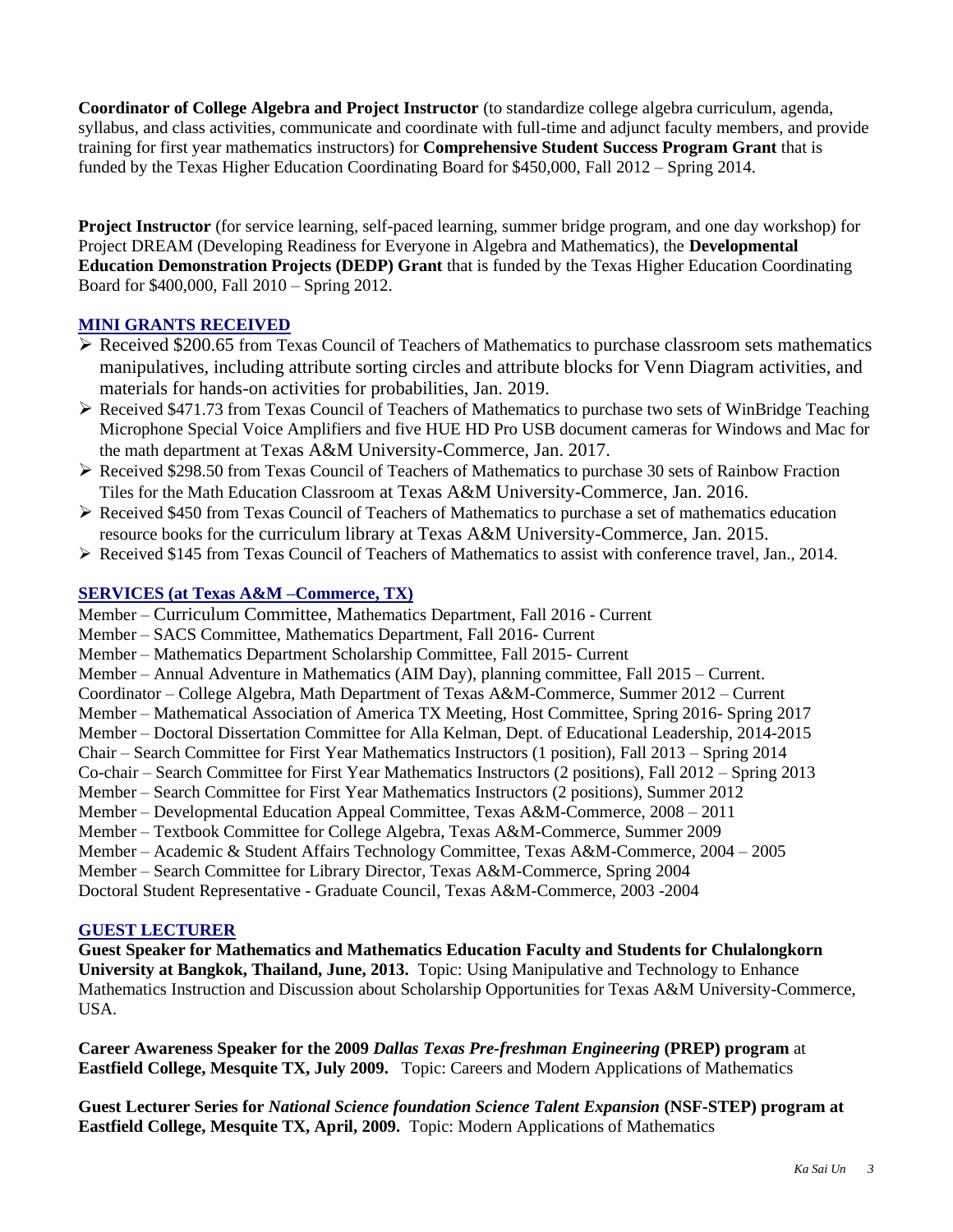# **PUBLICATIONS**

- Monsakul, J., Espinoza, S., & Un, K. (Summer, 2007). Pre-service teachers' ICT competency in Thailand. *Academic Exchange Quarterly*, *11*(2).
- Monsakul, J., Espinoza, S., & Un, K. (2006). ICT in Thai pre-service teachers: knowledge, skill, and attitude toward ICT competencies. International Forum of Teaching and Studies, 2(2), 22-35.
- Espinoza, S., & Un, K. (2006). Reflections promote successful teaching and learning. In C. Crawford et al. (Eds.), *Proceedings of Society for Information Technology and Teacher Education International Conference 2006* (pp. 1151-1156). Chesapeake, VA: AACE.
- Espinoza, S., Monsakul, J., & Un, K. (2004). TAs teaching technology An internship model. In C. Crawford et al. (Eds.), *Proceedings of Society for Information Technology and Teacher Education International Conference 2004* (pp. 2135-2140). Chesapeake, VA: AACE.

# **CONFERENCE PRESENTATIONS & WORKSHOPS CONDUCTED**

- ➢ **The Annual Conference for the Advancement of Mathematics Teaching (CAMT),** San Antonio, TX, July, 2019, topic: Visualizing Fractions with Models and Manipulatives
- ➢ **The 31st International Conference on Technology in Collegiate Mathematics (ICTCM),** Scottsdale, AZ, March, 2019, topic: Build a Simple Web Site using the Google Site for Beginners
- ➢ **The 98th Annual Meeting Texas Section of the Mathematical Association of America (MAA),** Dallas, TX, April, 2018, topic: Getting Students Math Ready through Summer Bridge Programs
- ➢ **The Annual Conference for the Advancement of Mathematics Teaching (CAMT),** Ft Worth, TX, July, 2017, topic: Visualizing Fractions with Models and Manipulatives
- ➢ **The 29th International Conference on Technology in Collegiate Mathematics (ICTCM),** Chicago, IL, March 2017, topic: Simple Ways to Use Videos for Mathematics Instruction Enhancement
- ➢ **The Annual Conference for the Advancement of Mathematics Teaching (CAMT),** San Antonio, TX, July, 2016, topic: Visualizing Fractions Using Models and Manipulatives
- ➢ **The 96th Annual Meeting Texas Section of the Mathematical Association of America (MAA)-** Nacogdoches, TX**,** April, 2016, topic: Suggestions for Mathematics Students to Get Ready for Job Market
- ➢ **The 28th International Conference on Technology in Collegiate Mathematics (ICTCM),** Atlanta, GA,, March 2016, topic: Implementation of Video Technology in Mathematics Classes
- ➢ **The Annual Conference for the Advancement of Mathematics Teaching (CAMT),** San Antonio, TX, July, 2016, topic: Visualizing Fractions Using Models and Manipulatives
- ➢ **The 96th Annual Meeting Texas Section of the Mathematical Association of America (MAA)-** Nacogdoches, TX**,** April, 2016, topic: Suggestions for Mathematics Students to Get Ready for Job Market
- ➢ **The 28th International Conference on Technology in Collegiate Mathematics (ICTCM),** Atlanta, GA,, March 2016, topic: Implementation of Video Technology in Mathematics Classes
- ➢ **The 4th Annual Advantage in Mathematics (AIM) Day,** Commerce, TX, Feb. 2016, topic: Modern Applications of Mathematics
- ➢ **The 10th Annual Developmental Education Regional Forum**, Fort Worth, TX, March 2015, with Dr. Pamela Webster, topic: Strategies & Support for Developmental Math Programs At Texas A&M-Commerce
- ➢ **The 27th International Conference on Technology in Collegiate Mathematics (ICTCM)**, Las Vegas, NV, March 2015, topic: Using video Elements to Enhance & Support Mathematics Instruction
- ➢ **The Annual Conference for the Advancement of Mathematics Teaching (CAMT),** Fort Worth, TX, July, 2014, topic: Visualizing Fractions Using Models and Manipulatives
- ➢ **The Annual Conference for the Advancement of Mathematics Teaching (CAMT),** Fort Worth, TX, July, 2014, with Dr. Pamela Webster and Mr. Jeremy Gamez, topic: Using Video and Audio Elements to Enhance Math Instruction
- ➢ **The New Horizons in STEM Education Conference**, San Antonio, TX, March, 2014, with Dr. Pamela Webster, topic: Promote Student Success through Standardizing First Year Mathematics Curriculum
- ➢ **Texas Community College Technology Forum 2013,** Frisco, TX, Nov, 2013, with Dr. Pamela Webster and Mr. Jeremy Gamez, topic: Using Technology to Enhance Blended and Virtual Learning
- ➢ **The Annual Conference for the Advancement of Mathematics Teaching (CAMT),** San Antonio, TX,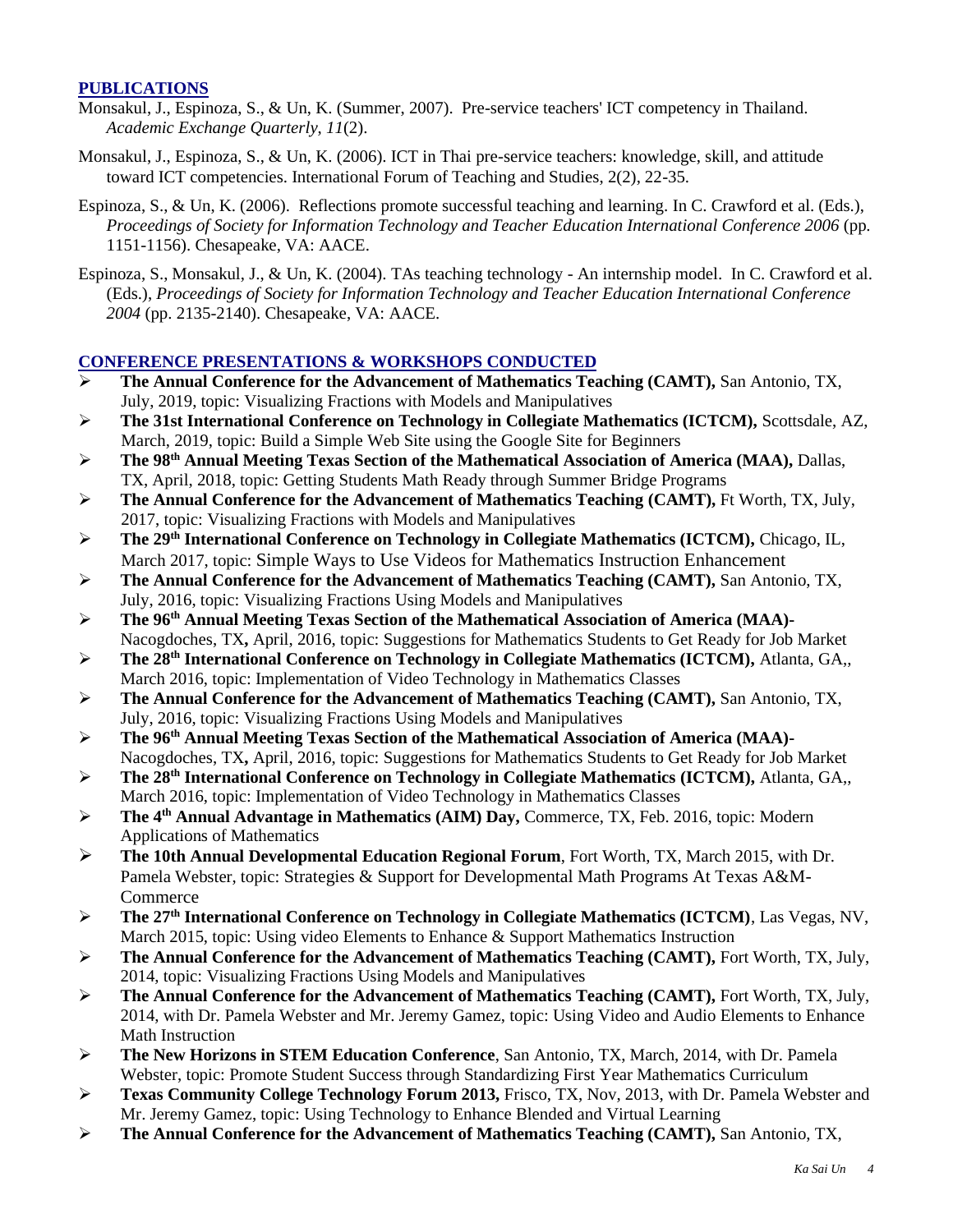July, 2013, topic: Visualizing Fractions with Models and Manipulatives

- ➢ **Workshop conducted at Texas A&M University –Commerce**, Commerce, TX, May 3, 2013, , with Jeremy Gamez, topic: Using Adobe Connect for Math Instructional Activities
- ➢ **The 93rd Annual Meeting Texas Section of the Mathematical Association of America (MAA)- Lubbock, TX,** April, 2013, topic: Using Adobe Connect for Instructional Activities
- ➢ **The 36th Annual Conference for the National Association for Developmental Education (NADE) Conference**, Denver, CO, Feb. & Mar. 2013, with Dr. Pamela Webster, topic: Getting Students Math Ready through Summer Bridge Programs
- ➢ **The Annual Conference for the Advancement of Mathematics Teaching (CAMT),** Houston, TX, July, 2012, topic: Visualize and Understand Fractions Using Manipulative
- ➢ **The 92nd Annual Meeting Texas Section of the Mathematical Association of America (MAA)- Dallas, TX,** April, 2012, topic: Summer Bridge Program- an Accelerated Program to Get Students Ready for College-Level Mathematics Classes
- ➢ **The 35th Annual Conference for the National Association for Developmental Education (NADE) Conference Orlando, FL,** Feb. 2012, with Dr. Pamela Webster, topic: Training Graduate Assistants to Promote Effective Developmental Mathematics Programs
- ➢ **The Annual Conference for the Advancement of Mathematics Teaching (CAMT),** Grapevine, TX, July, 2011, with Dr. Pamela Webster, topic: A Follow-Up on CCRS: Continuing the Conversation on the College and Career Readiness Standards
- ➢ **The 91th Annual Meeting Texas Section of the Mathematical Association of America (MAA)- Tyler, TX,** April, 2011, topic: Self-Paced and Self-Accelerated Developmental Mathematics Classes
- ➢ **The Annual Conference for the Advancement of Mathematics Teaching (CAMT),** San Antonio, TX, 2010, with Dr. Pamela Webster, topic: Career & College Readiness Standards, What Can We do to Help Implement Them
- ➢ **The 90th Annual Meeting Texas Section of the Mathematical Association of America (MAA)- Abilene, TX,** April, 2010, topic: Supports for Developmental Mathematics Students at Texas A&M University - Commerce
- ➢ **The 89th Annual Meeting Texas Section of the Mathematical Association of America (MAA)- Denton, TX, April, 2009, topic: Preparation of Graduate Teaching Assistants as College Instructors in** Mathematics at Texas A&M University - Commerce
- ➢ **The 88th Annual Meeting Texas Section of the Mathematical Association of America (MAA)- Stephenville, TX,** April, 2008, topic: Surviving First Year Full-Time Teaching in Developmental **Mathematics**
- ➢ **Society for Information Technology & Teacher Education (SITE) - Orlando, FL,** March 2006, with Dr. Sue Espinoza, topic: Reflections Promote Successful Teaching and Learning
- ➢ **Pathway Student Research Symposium, Texas A&M University System - Kingsville, TX,** November, 2005, topic: Perceptions of Doctoral Graduated College Faculty on Their Graduate Teaching Assistant Experiences as Preparation for College Teaching
- ➢ **Pathway Student Research Symposium, Texas A&M University System - Corpus Christi, TX,** October, 2004, with Dr. Sue Espinoza and Jintavee Monsakul, topic: Mentoring Experiences: A Case Study Approach for Mentoring in Teacher Preparation
- ➢ **Society for Information Technology & Teacher Education (SITE) - Atlanta, GA,** March 2004, with Dr. Sue Espinoza and Jintavee Monsakul, topic: Teaching Assistants Teaching Technology – An Internship Model
- ➢ **Pathway Student Research Symposium, Texas A&M University System - Galveston, TX,** November, 2003, topic: Graduate Teaching Assistants: Instructional Role Support

# **CONFERENCES AND WORKSHOPS ATTENDED**

- $\triangleright$  The 25<sup>th</sup> Annual Fall Leadership Conference, at Tyler Junior College, Tyler TX, Sept, 2019
- ➢ The Pipelines and Pathways Spring Leadership Conference, at Cedar Valley College, Lancaster, TX, April, 2019
- $\triangleright$  The 14<sup>th</sup> Annual North Texas Community College Consortium Developmental Education Regional Forum (Access, Acceleration, and Achievement - Practical Strategies for College Prep Courses, Co-requisite Instruction, and Completion), at North Central Texas College, Gainesville, TX, March, 2019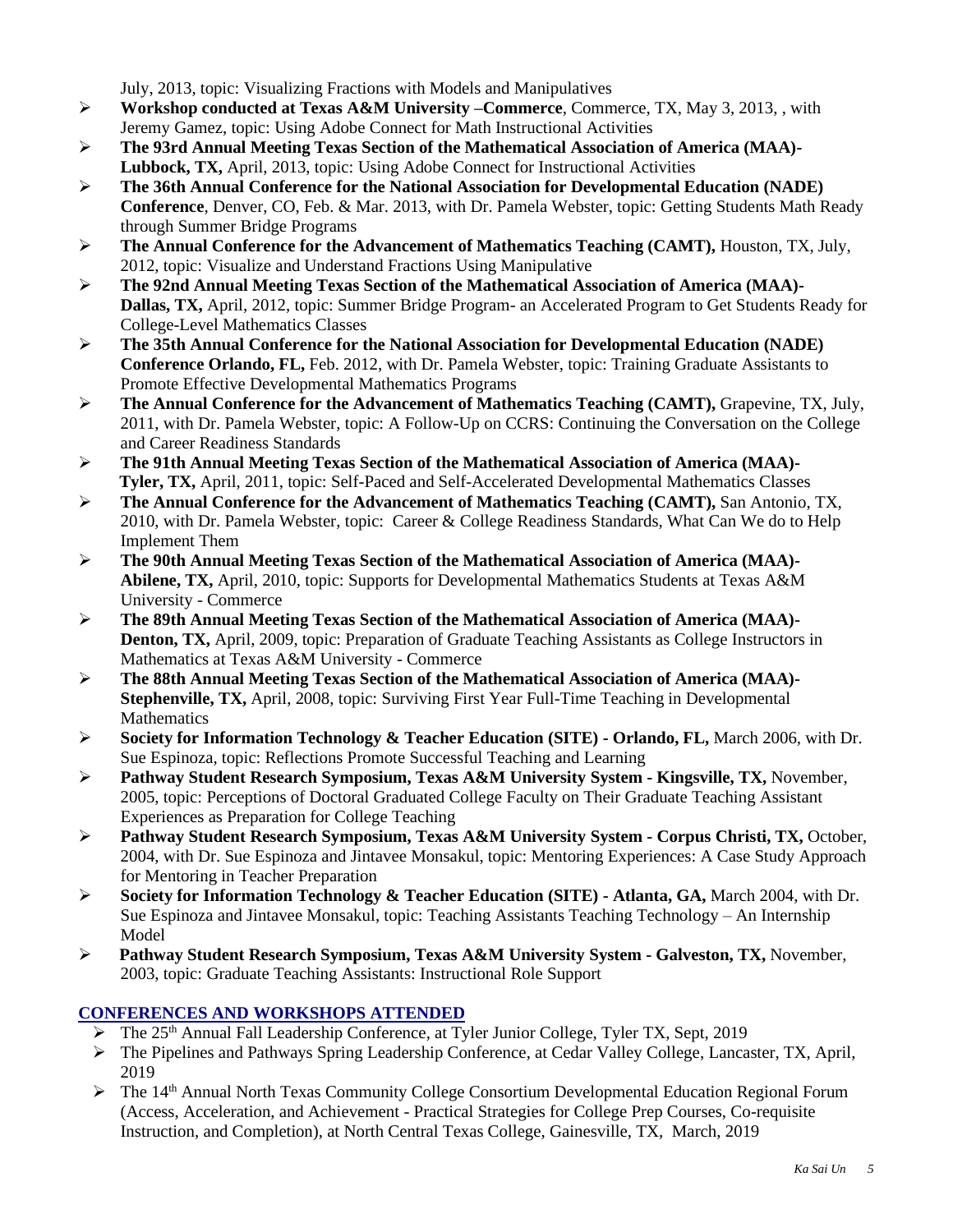- ➢ The Pearson's Lone Star Learning Circle Event, Las Colinas, TX, Feb. 2019
- ➢ The Texas Co-requisite Project: A Collaborative Network of Texas Stakeholders, Austin TX, Jan, 2019
- ➢ North and East Texas Regional Workshop from Dana Center at Brookhaven College, Dallas, TX for Mathematics Co-Requisite Courses, Oct., 2017
- ➢ Attended Two Interactive Webinars from Dana Center for Mathematics Co-Requisite Courses, Focus on Planning, Implementing, and Exploring Co-Requisite Structures, September, 2017.
- ➢ Webinar from Center for Digital Education, about Non-Malware Attacks: A rising threat to higher Education Oct, 2017
- ➢ Attended Mathematical Association of America Texas Meeting (MAA TX) March 30-April 1, 2017.
- ➢ Attended Lone Star Learning Circle Math & Statistics Symposium by Pearson, in Fort Worth, TX, Feb. 2017.
- ➢ Attended Several Web Meetings for Pilot for Connect Math online homework program by McGraw Hill for Pre-Calculus Classes, spring 2017
- ➢ McGraw-Hill 2015 Math Workshop, Frisco, TX, Nov. 2015.
- $\triangleright$  Fall 2015 DFW Math f(x) by Pearson, Arlington, TX, Nov. 2015.
- ➢ The Annual Texas Community College Technology Forum, Frisco, TX, Nov. 2014.
- ➢ The Association of Mathematics Teacher Educators in Texas Fall 2014 Conference VISION into PRACTICE, Waco, TX, Sept. 2014.
- ➢ Competency-Based Learning Symposium by Collin College and Loud Cloud, McKinney, TX, April, 2014.
- ➢ The 37th Annual Conference for the National Association for Developmental Education (NADE) Conference, Dallas, TX, Mar. 2014
- ➢ Comprehensive Student Success Program (CSSP) Technical Assistance Workshop, Houston, TX, May, 2013.
- ➢ The College & Career Readiness Initiative (CCRI) Faculty Collaborative Culminating Conference, Houston, TX, May, 2013.
- ➢ The Annual Texas Community College Technology Forum, Frisco, TX, Nov. 2012.
- $\triangleright$  The College & Career Readiness Initiative (CCRI) Mathematics Faculty Collaborative Preparing Mathematics Teachers for Success in the STAAR and EOC Era, Round Rock, TX, Sept. 2012.
- ➢ The 2nd Annual College Success Summit, presented by Texas Woman's University with the Texas Higher Education Coordinating Board (THECB), Austin, TX, July 2012
- $\triangleright$  The 7th Annual Developmental Education Regional Forum, Plano, TX, April, 2012
- ➢ The 37th American Mathematical Association of Two-Year Colleges (AMATYC) Annual Conference, Austin, TX, Nov. 2011
- $\triangleright$  The College & Career Readiness Initiative (CCRI) Mathematics Faculty Collaborative & Science Faculty Collaborative Symposium, Grapevine, TX, Nov. 2011
- ➢ The College & Career Readiness Initiative (CCRI) New Developments In Mathematics Education Event, Round Rock, TX, Sept. 2011
- ➢ The 35th Annual Conference for the National Association for Developmental Education (NADE) Conference 2011, Washington D.C., Feb, 2011
- $\triangleright$  Mathapalooza, from Developmental Math to Statistics & Calculus, Course Redesign to Grant Writing...there is something for EVERYONE! Pearson & Collin College**,** Plano, TX, Oct. 2010
- ➢ The 5th Annual Developmental Education Regional Forum, Plano, TX, 2010
- ➢ Podcasting for Health Occupations and Nursing Education (Project P.H.O.N.E) by Dr. Vanessa Huse and Dr. Maribeth McAnall, Athens, TX, Oct. 2009
- ➢ The Annual Conference for the Advancement of Mathematics Teaching (CAMT), Houston, TX, 2009
- ➢ North Texas Regional Community College Technology Forum & Green IT Summit, Plano, TX, 2009
- ➢ College Readiness Initiative Faculty Collaborative: Mathematics Symposium, Austin, TX, 2008
- ➢ The Annual Conference for the Advancement of Mathematics Teaching (CAMT), Dallas, TX, 2008
- ➢ Faculty Programs Math Conference "Achieving Student Success in the College Mathematics Classroom" San Francisco, CA, 2008
- ➢ The 4th Annual System Junior Faculty Workshop for Texas A&M System, Commerce, TX, 2008
- ➢ Texas A&M University System Research Symposium Conference, Commerce, TX 2008
- ➢ North Texas Regional Community College Technology Forum, Plano, TX, 2008
- ➢ Semi-annual Community College Conference at TEXAS A&M-COMMERCE, Commerce, TX, 2008
- ➢ The Second Annual Regional Developmental Education Forum, Plano, TX, 2007
- ➢ North Texas Regional Community College Technology Forum, Plano, TX, 2007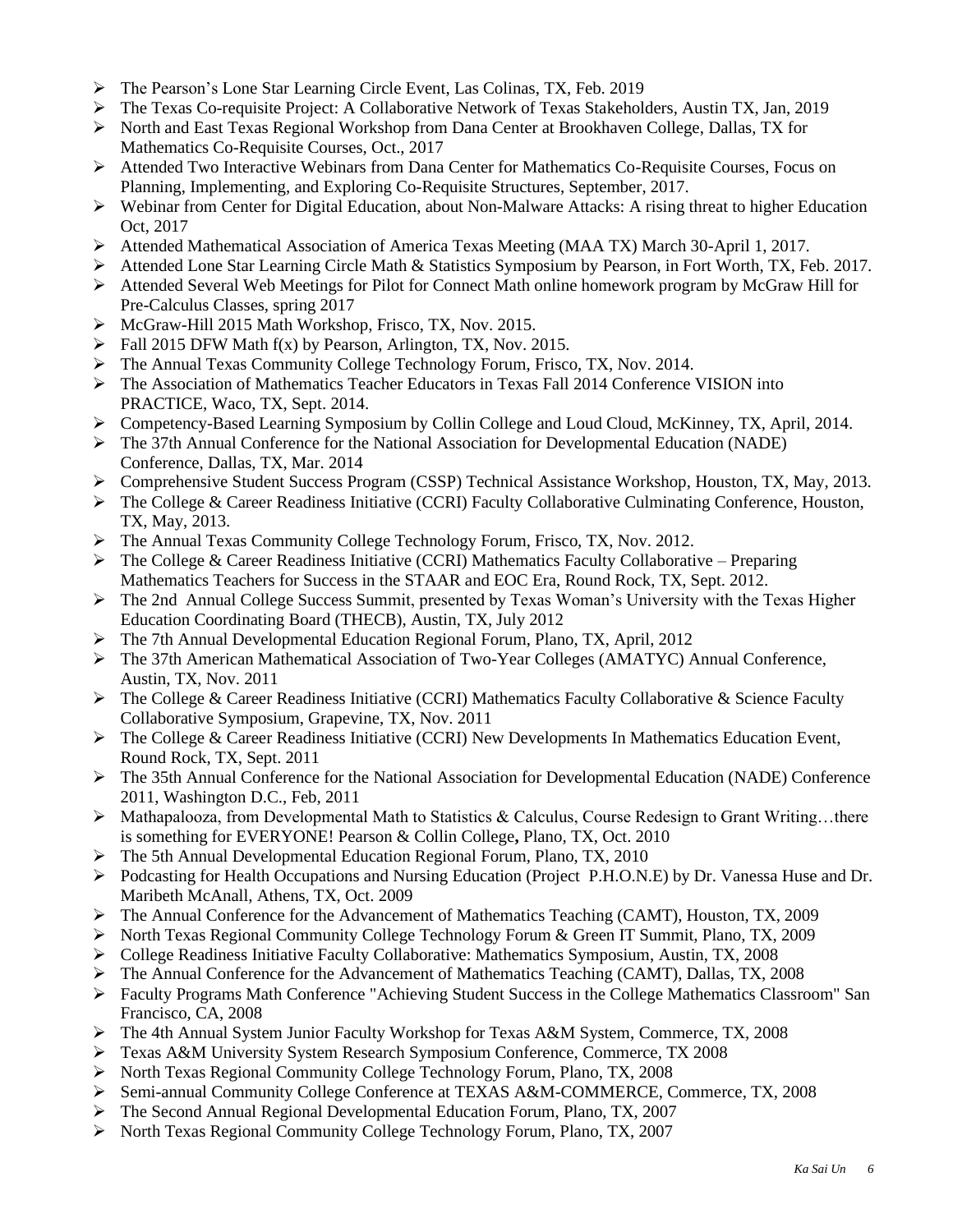- ➢ Achieving Student Success in College Mathematics, Dallas, TX, 2007
- ➢ Conference for the Advancement of Mathematics Teaching (CAMT), 2004
- ➢ T <sup>3</sup> Regional Conference, 2003
- ➢ Conference for the Advancement of Science Teaching (CAST), 2001
- ➢ Region Ten Education Service Center Professional Staff Development, 2000
- ➢ Texas Association for the Improvement of Reading (TAIR), 2000
- ➢ Texas Project Learning Tree Professional Development, 2000

# **PROFESSIONAL DEVELOPMENT WORKSHOPS ATTENDED (at Texas A&M –Commerce, TX)**

- ➢ Cengage & WebAssign virtual training, April 27, 2018.
- ➢ Pearson Co-requisite courses training, April 20, 2018.
- ➢ McGraw Hill Aleks training, April 13, 2018.
- ➢ Online Hawkes Courseware Demonstration from Hawkes Learning, Dec., 2017.
- ➢ Attended the Annual Adventure in Mathematics (AIM Day), Feb., 2017
- 
- → Training from Disability Office, Aug. 25, 2016<br>
→ Hawkes System Presentation, April 29, 2016<br>
→ McGraw Hill Connect and Aleks Training, Apri ➢ Hawkes System Presentation, April 29, 2016
- ➢ McGraw Hill Connect and Aleks Training, April 15 & Nov. 18, 2016
- 
- ➢ MyMathLab Basic and Advanced Trainings, April 6, 2016 ➢ Workshop Sessions from Center for Faculty Excellence & Innovation Grand Opening, Sept. 21-25, 2015.
- → MyMathLab Basic and Advanced Trainings, May 8 and Aug. 25, 2015.<br>
→ iClicker for Classroom Training, Jan. 6, 2014.<br>
→ Web Assign for Mathematics Classes, Nov. 8, 2013.
- iClicker for Classroom Training, Jan. 6, 2014.
- 
- $\triangleright$  Web Assign for Mathematics Classes, Nov. 8, 2013.<br>  $\triangleright$  Casecade Faculty Web Page Editing Training, Aug ➢ Casecade – Faculty Web Page Editing Training, Aug. 23, 2013.
- ➢ MyMathLab for Mathematics Classes, Aug. 21, 2013.
- ➢ Smartboard for Classrooms all day Training Aug. 19, 2013.
- ➢ Webinar on Just Flip It: From the Front Lines of the Flipped Classroom by Dr. Ralph Welsh of Clemson University, May 21, 2013.
- ➢ IPads for Classrooms II Training, May 2, 2013
- ➢ Focus Group over Online Share & Share Alike (Course Exchange Program) for Texas A&M System Institutions during Education 360: Mini-Symposium, April 26, 2013.
- ➢ IPads for Classrooms I Training, March 7, 2013.
- ➢ Technology Training on Adobe Connect and the Flipped classroom for math department, Dec. 2012
- ➢ Five Reasons Why you Should Flip Over "Flipping" Your Classroom, Sept. 2012.
- ➢ Create, Collaborate, Connect (Teaching with Adobe Connect), Sept. 2012.
- ➢ IPad for Classes Training, May 4, 2012.
- ➢ Digit Fair, ideas to integrate technology into curriculum, Mar. 2011
- ➢ Faculty created instructional videos (YouTube), how to plan, create, and share instructional videos, Commerce, Oct. 2010
- ➢ Research Integrity & Plagiarism Training Workshop by Dr. Aliza I. Sacknovitz, Investigative Scientist (Office of Inspector General, National Science Foundation), Commerce, Nov. 2009
- $\triangleright$  Shots fired, when lightning strikes and Lynx Panic Button Training Workshop by University Police, Texas A&M-Commerce, Nov. 2009
- ➢ Faculty Development Workshop University Resources for Research by Provost, Faculty Development, Graduate School, IRB, Library, and CLiC, Texas A&M-Commerce, Sept. 2009
- ➢ Google @ School: Step by Step Guide to Google Docs for Higher Ed Webinar by Cindy Lane, Texas A&M-Commerce, Aug. 2009
- $\triangleright$  Mathematics Colloquium Visualizing the chain rule over R and C (and more) by Dr. Rick Kreminski, Texas A&M-Commerce, May 2009
- ➢ Lunch and Learn Lecture Series Qualitative Research—Makes One Want to Try It Out by Dr. Jon Travis, Texas A&M-Commerce, April 2009
- ➢ Mathematics Colloquium Characterization of certain block matrices involving nilpotent components by Laurene Fausett, Texas A&M-Commerce, April 2009
- ➢ Ethics in Research Training by Dr. Larry Johnson, Professor of Veterinary Integrative Biosciences, Texas A&M-Commerce, April 2009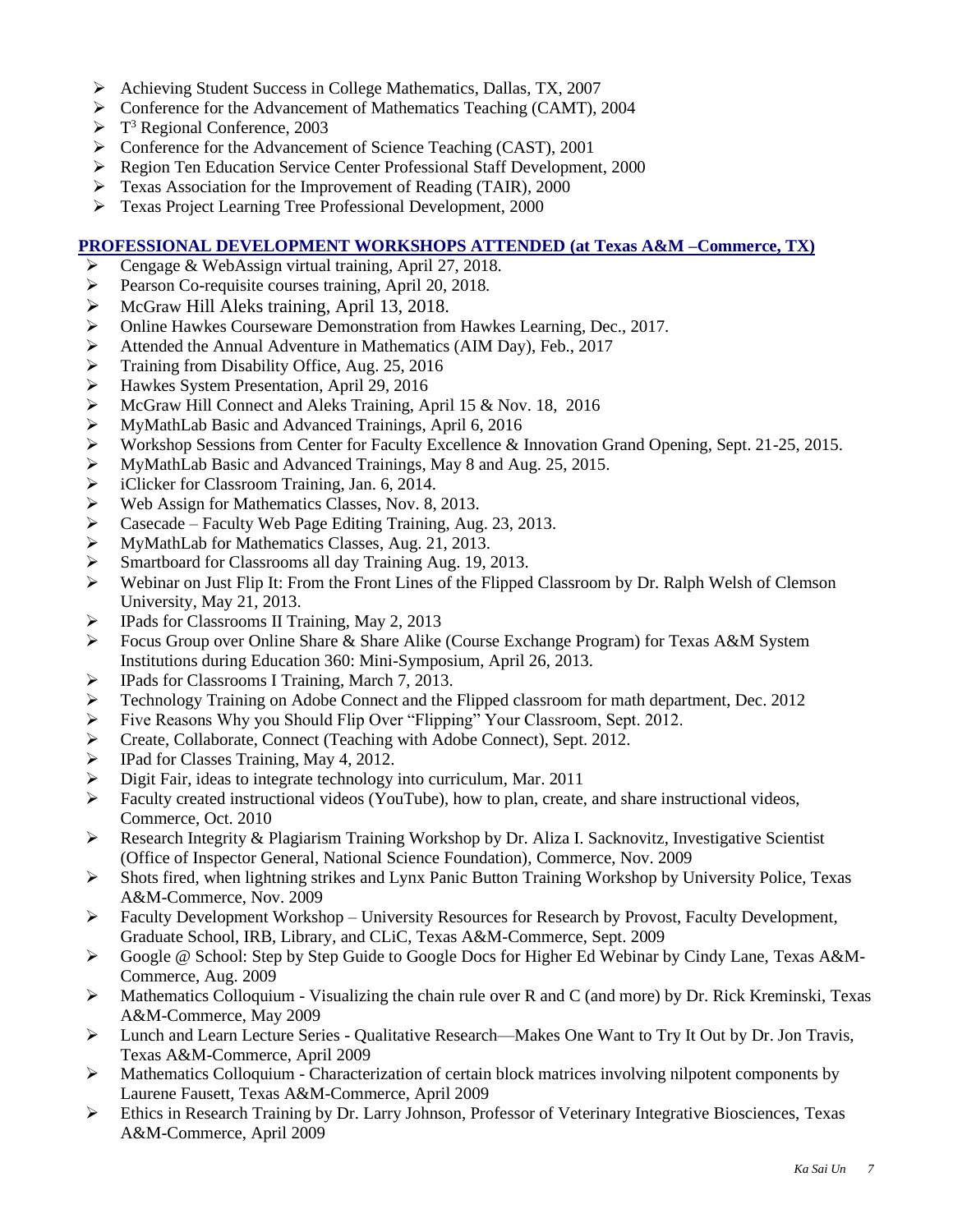- ➢ Identifying and Responding to Student Red Flag Behaviors Webinar, Texas A&M-Commerce, 2008
- ➢ Finding Grant Opportunities and Grant Writing Workshops, Texas A&M-Commerce, 2007 & 2008
- ➢ Sciences Colloquium NSF-funded POGIL project, Texas A&M-Commerce, 2008
- ➢ Faculty Development Workshop, Creating Significant Learning Experiences: with Dr. Virginia Lee, Part I, Texas A&M-Commerce, 2007.
- ➢ Various workshops and activities during reporting weeks, Eastfield College, 2006 & 2007
- ➢ Thesis/Dissertation Workshop, Graduate School, Texas A&M-Commerce, 2005 & 2006
- ➢ Job Success Workshop, Phi Delta Kappa & Kappa Delta Pi, Texas A&M-Commerce, 2004 & 2006
- ➢ Stress Management seminar, Kappa Delta Pi Professional Development Seminar, Texas A&M-Commerce, 2005
- ➢ Classroom Management for Teachers **s**eminar, Kappa Delta Pi, Texas A&M-Commerce, 2005
- ➢ Technology in the Classroom seminar, Kappa Delta Pi, Texas A&M-Commerce, 2004
- $\triangleright$  Ethical Decision-Making for Educators (Emphasis on Individuals with Disabilities) seminar, Kappa Delta Pi, Texas A&M-Commerce, 2004
- ➢ Macromedia Workshop for Flash, Dreamweaver and Fireworks, Synergy Lab, Texas A&M-Commerce, 2003

#### **LEADERSHIP & MEMBERSHIPS**

- Member The Texas Council of Teachers of Mathematics (TCTM), 2008-Current
- Member National Association for Developmental Education (NADE), 2008-2017
- Member The Association of Mathematics Teacher Educators in Texas (AMTE-TX), 2012-2015
- Member American Mathematical Association of Two-Year Colleges (AMATYC), 2011-2012
- Member Mathematical Association of America (MAA), 2007-2012
- Member Kappa Delta Pi International Honor Society in Education, a lifetime member
- Member Alpha Chi National College Scholarship Society, a lifetime member

Vice President – Alpha Gamma Alpha, TAMU-C, 2004-2005

Treasurer - Alpha Gamma Alpha, TAMU-C, 2003-2004

- Vice President Mathematical Association of America (MAA) Student Chapter, 2002 -2003
- Member Pi Mu Epsilon Honorary Mathematical Society
- Member Phi Delta Kappa International Association
- Member Phi Theta Kappa National Honor Society
- Member Texas Classroom Teachers Association

# **HONORS**

Global Fellow, Global Scholar Program (Faculty), Texas A&M University-Commerce, 2015 to Current TEXAS A&M-COMMERCE Distinguished Doctoral Student, Department of Secondary & Higher Education, 2004

Who's Who in American Colleges & Universities, 2003-2004 & 2004-2005

Who's Who among Students in American Junior College, 1997-1998

TEXAS A&M-COMMERCE President's Scholars, 1999 & 2000 & Spring 2001

The National Dean's List, 1996-1997

# **SCHOLARSHIPS RECEIVED AS A STUDENT**

TEXAS A&M-COMMERCE Summer Thesis/Dissertation Fellowship, 2006 Macau Foundation Graduate Student Scholarship, 2001-2005 TEXAS A&M-COMMERCE J. Cullen Sowers Master's Scholarship, Spring 2001 TEXAS A&M-COMMERCE Graduate Student Scholarship Spring 2001 TEXAS A&M-COMMERCE Housing Scholarship, Fall 1998, Spring & Fall for 1999, 2000, 2001, & Fall 2002

# **VOLUNTEER EXPERIENCE**

Initiate and conduct a can food drive for the Commerce food bank in Commerce, TX Assisted with Adventure in Mathematics (AIM) day in Commerce, TX Assisted with room check and served as a presider for The Annual Conference for the Advancement of Mathematics Teaching (CAMT) Conference